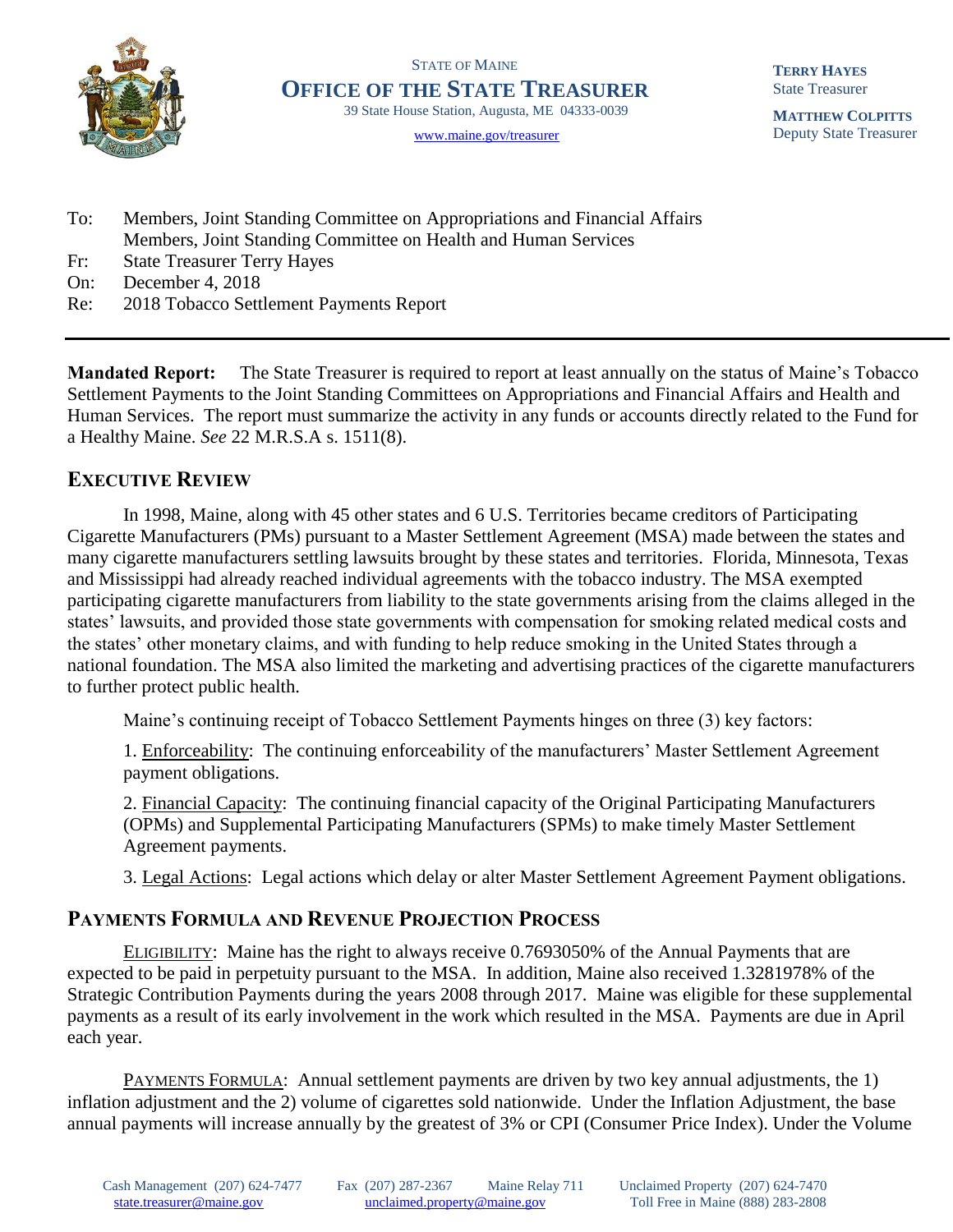Adjustment, the MSA tobacco payments due from the manufacturers are either reduced or increased depending on whether the OPMs' national sales volumes for a given sales year are less than or greater than, respectively, the national cigarette sales volumes for 1997. Maine's Tobacco Settlement Payments are directly related to the shipments of cigarettes nationwide, without regard to increases or decreases in Maine cigarette sales.

REVENUE PROJECTION PROCESS: The Treasurer's Office organizes a meeting of the Maine Attorney General's Office, the State Budget Office and the Legislature's Office of Fiscal and Program Review in advance of the Spring Revenue Forecasting Committee meeting in order to reach consensus on the revenue forecast. That meeting agenda includes a review of an econometric model available from the National Association of Attorneys General that projects domestic consumption of cigarettes. Each meeting also discusses the likely impacts on Maine's payments stream of any disputes pending under the MSA. These disputes, and the timing and direction of their outcomes, present significant volatility to the revenue stream projection process.

Under the MSA, a participating tobacco company may be entitled to a reduction in its annual payment obligation for the Non-participating Manufacturer Adjustment if two (2) things are determined in its favor: First, an economic firm determines that the disadvantages imposed upon it by the MSA were a significant contributing factor in its loss of market share to non-participating manufacturers (NPMs), and; Second, recovery of this NPM Adjustment amount from an individual state is dependent on a) whether the state had a qualifying statute governing NPM escrow deposits in place during the relevant sales year and b) whether the individual state diligently enforced that qualifying statute.

Once the PMs dispute the calculated amount they owe by claiming entitlement to the NPM Adjustment, they have three options under the MSA. They may pay the contested amount to the State anyway, as Phillip Morris did for sales years 2003-2009, or the PM may place the amount in a disputed payment account, which R.J. Reynolds did for sales years 2003-2010 (excepting sales year 2006, for which it withheld the NPM Adjustment amount), and which Phillip Morris did for the first time with its April 2011 payment. To date R.J. Reynolds has escrowed more than \$2.1 billion into the disputed payments account for the NPM Adjustment for those sales years. Finally, the PMs may simply withhold the entire amount they dispute from their annual payments, and many PMs have done this.

Beginning in sales year 2003 (and expected for every sales year thereafter), the PMs have claimed that they are entitled to an NPM Adjustment, which would result in a decrease in the amount the PMs owe under the MSA for any year in which the PMs' argument succeeds. The 2003 NPM Adjustment dispute as it pertains to Maine went to a final arbitration hearing in September 2012, and on September 11, 2013 the Panel issued its ruling finding in Maine's favor. Specifically, the Panel found that Maine diligently enforced its qualifying statute during sales year 2003 and that Maine's payment is thus not subject to the NPM Adjustment for that year. As a result of that favorable decision, the State determined that it was entitled to an additional payment of \$5,569,153. The State's 2014 payment included these additional funds, as well as a potential overpayment as calculated by the Independent Auditor, PwC. PwC is continuing to work with the States and the PMs in an effort to identify and correct any errors. It is not known when PwC will finalize its work. If errors are identified, PwC may make adjustments to States' payments in future years.

Most recently Maine has been involved in another multi-state arbitration regarding a similar amount of money the PMs withheld from its 2004 payment. That proceeding began roughly four years ago and will not come to resolution for more than another year. Maine and nine other states recently negotiated a settlement that saves the state the time and expense of burdensome, protracted litigation of the NPM adjustment dispute pertaining to all years from 2004 through 2017 (with the potential for future settlement of the 2019-2022 disputes as well); brings an immediate increase in revenue for the next two annual